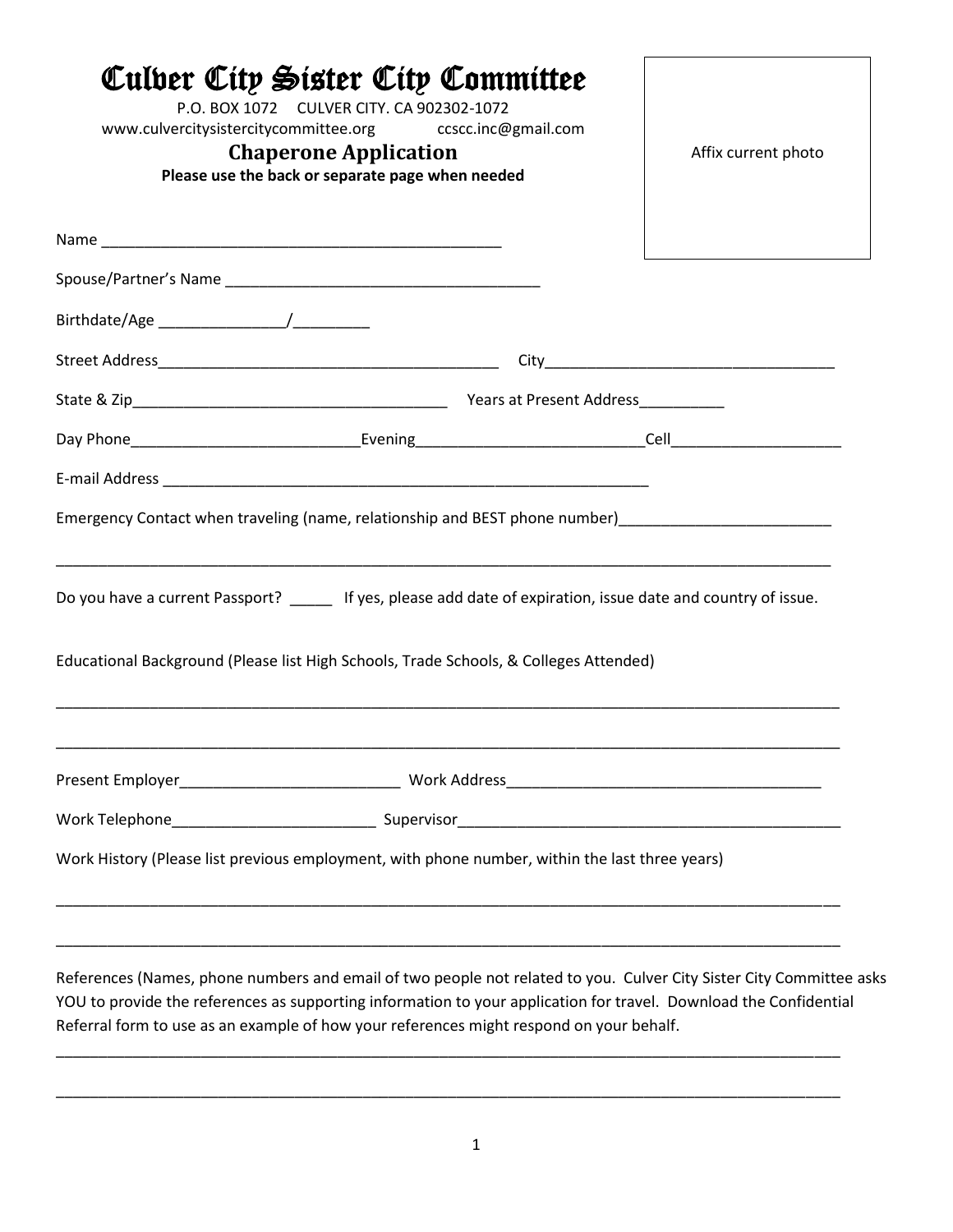To help us during the chaperone selection process, please respond in writing to the following: What experiences, including languages spoken other than English, have you had to prepare for this position and how could you share this educational experience with others in our community? (Use additional page if necessary)

\_\_\_\_\_\_\_\_\_\_\_\_\_\_\_\_\_\_\_\_\_\_\_\_\_\_\_\_\_\_\_\_\_\_\_\_\_\_\_\_\_\_\_\_\_\_\_\_\_\_\_\_\_\_\_\_\_\_\_\_\_\_\_\_\_\_\_\_\_\_\_\_\_\_\_\_\_\_\_\_\_\_\_\_\_\_\_\_\_\_\_\_

\_\_\_\_\_\_\_\_\_\_\_\_\_\_\_\_\_\_\_\_\_\_\_\_\_\_\_\_\_\_\_\_\_\_\_\_\_\_\_\_\_\_\_\_\_\_\_\_\_\_\_\_\_\_\_\_\_\_\_\_\_\_\_\_\_\_\_\_\_\_\_\_\_\_\_\_\_\_\_\_\_\_\_\_\_\_\_\_\_\_\_\_

\_\_\_\_\_\_\_\_\_\_\_\_\_\_\_\_\_\_\_\_\_\_\_\_\_\_\_\_\_\_\_\_\_\_\_\_\_\_\_\_\_\_\_\_\_\_\_\_\_\_\_\_\_\_\_\_\_\_\_\_\_\_\_\_\_\_\_\_\_\_\_\_\_\_\_\_\_\_\_\_\_\_\_\_\_\_\_\_\_\_\_\_

On a separate sheet please identify two situations that you would consider as a student related problem and how you would resolve those problems.

Do you have a child applying to go on this particular exchange trip? \_\_\_\_\_\_\_\_\_\_ Who? \_\_\_\_\_\_\_\_\_\_\_\_\_\_\_\_\_\_\_\_\_\_\_\_\_

The time commitment for orientation sessions, trip preparations and post-travel activities is significant. What flexibility do you have in your schedule to accommodate these commitments?

Why are you interested in being a chaperone?

What background experience do you have that would prepare you to accompany students on an international exchange?

Tell us about your interest in our sister cities, Kaizuka, Japan, Uruapan, Mexico, Iksan City, South Korea, or Lethbridge, Canada.

What international travel experience do you have?

In what ways would you be willing to share your experience with the community when you return?

Have you ever hosted a visitor through our organization? <br>
Other organization? Which